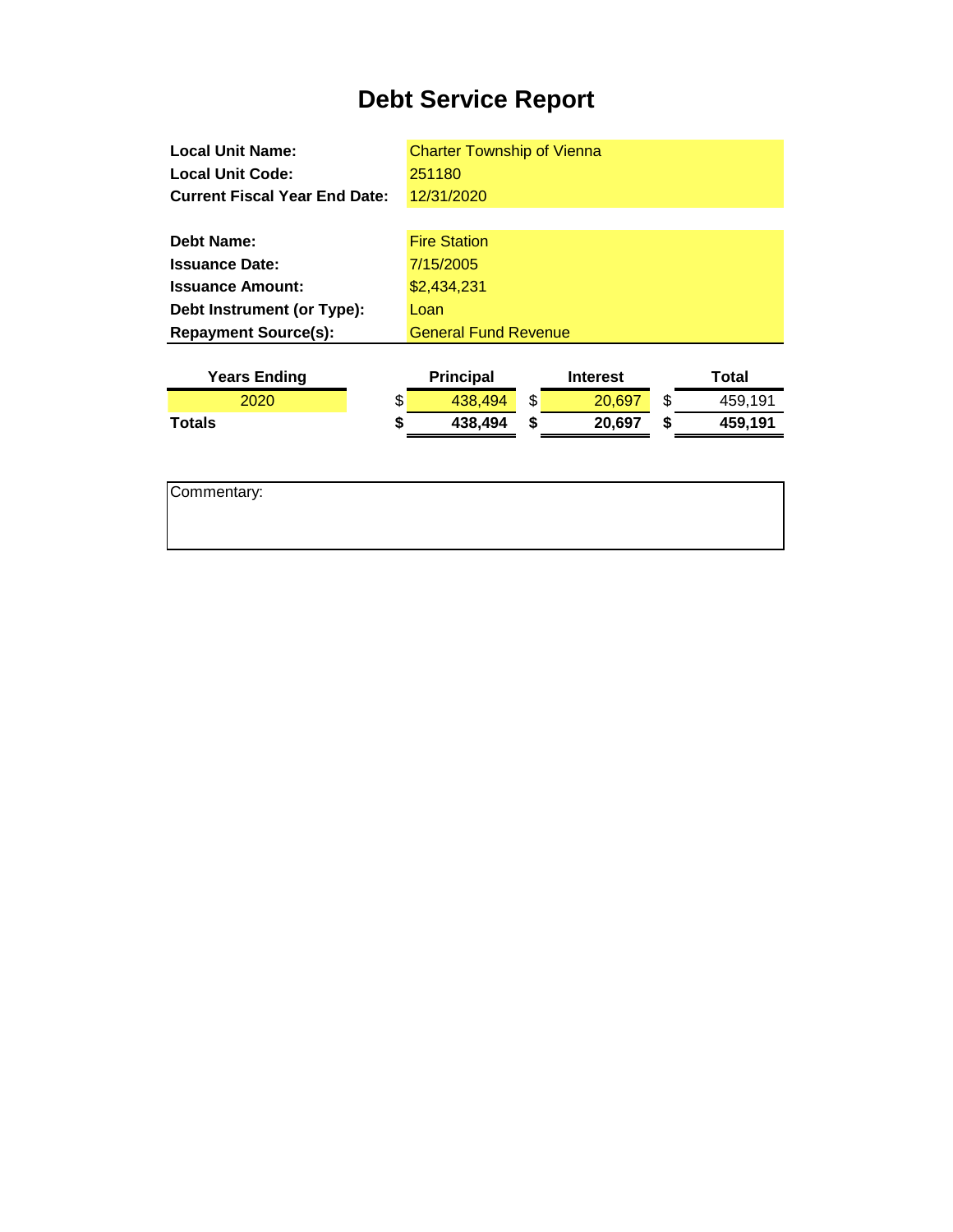## **Debt Service Report**

| Vaare Endina                         | <b>Drincinal</b><br>Total<br>Intoract |
|--------------------------------------|---------------------------------------|
| <b>Repayment Source(s):</b>          | <b>General Fund Revenue</b>           |
| Debt Instrument (or Type):           | Loan                                  |
| <b>Issuance Amount:</b>              | \$19,000,000                          |
| <b>Issuance Date:</b>                | 11/30/2006                            |
| Debt Name:                           | <b>Senior Center</b>                  |
|                                      |                                       |
| <b>Current Fiscal Year End Date:</b> | 12/31/2020                            |
| <b>Local Unit Code:</b>              | 251180                                |
| <b>Local Unit Name:</b>              | <b>Charter Township of Vienna</b>     |

| <b>Years Ending</b> | <b>Principal</b> | <b>Interest</b> | Total         |
|---------------------|------------------|-----------------|---------------|
| 2020                | \$<br>155,000    | \$<br>22.785    | \$<br>177,785 |
| 2021                | \$<br>155,000    | \$<br>15.190    | 170,190       |
| 2022                | \$<br>155,000    | \$<br>7.595     | \$<br>162,595 |
| <b>Totals</b>       | 465,000          | \$<br>45,570    | 510,570       |
|                     |                  |                 |               |

Commentary: